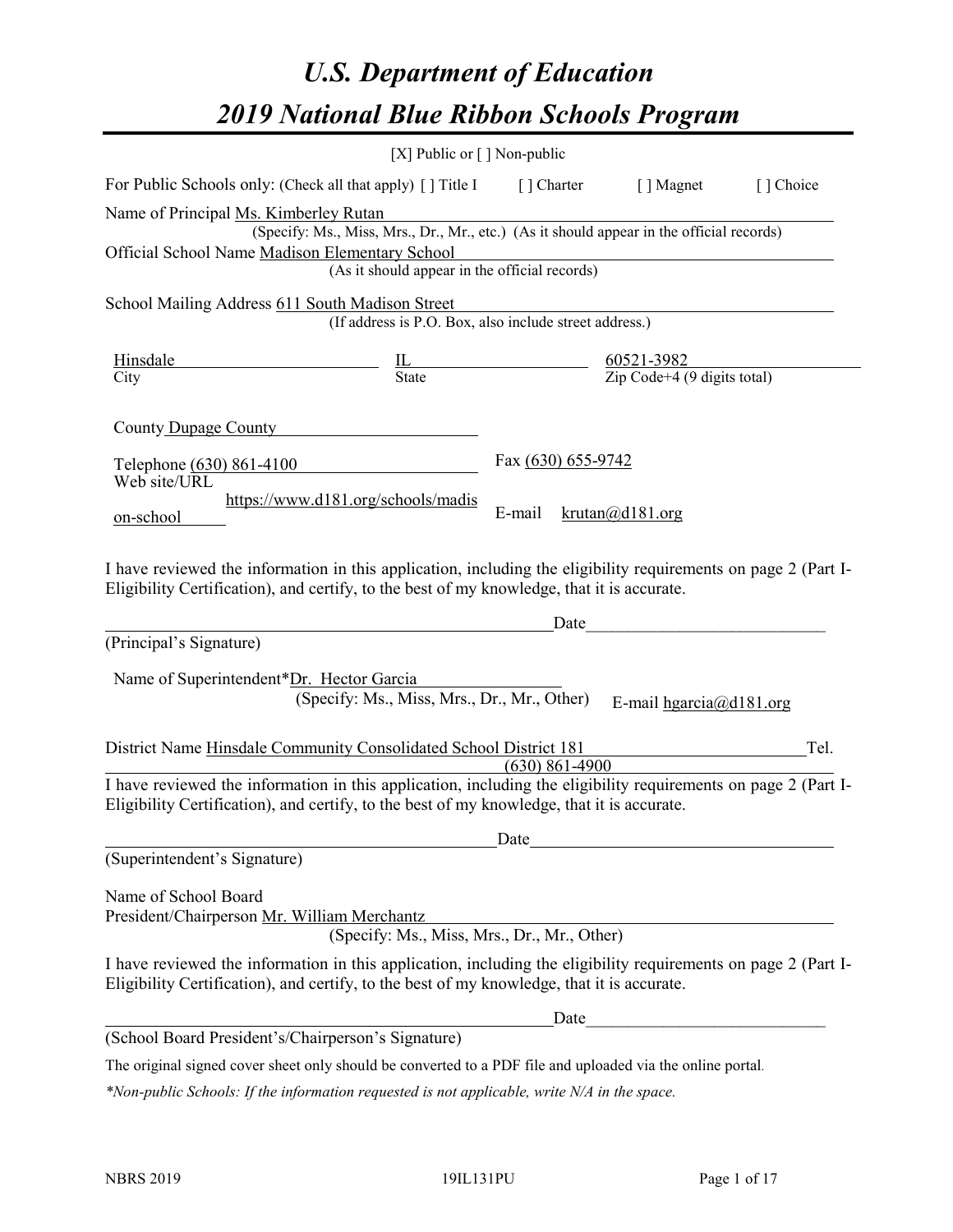The signatures on the first page of this application (cover page) certify that each of the statements below, concerning the school's eligibility and compliance with U.S. Department of Education and National Blue Ribbon Schools requirements, are true and correct.

1. All nominated public schools must meet the state's performance targets in reading (or English language arts) and mathematics and other academic indicators (i.e., attendance rate and graduation rate), for the all students group, including having participation rates of at least 95 percent using the most recent accountability results available for nomination.

2. To meet final eligibility, all nominated public schools must be certified by states prior to September 2019 in order to meet all eligibility requirements. Any status appeals must be resolved at least two weeks before the awards ceremony for the school to receive the award.

3. The school configuration includes one or more of grades K-12. Schools on the same campus with one principal, even a K-12 school, must apply as an entire school.

4. The school has been in existence for five full years, that is, from at least September 2013 and each tested grade must have been part of the school for the past three years.

5. The nominated school has not received the National Blue Ribbon Schools award in the past five years: 2014, 2015, 2016, 2017, or 2018.

6. The nominated school has no history of testing irregularities, nor have charges of irregularities been brought against the school at the time of nomination. If irregularities are later discovered and proven by the state, the U.S. Department of Education reserves the right to disqualify a school's application and/or rescind a school's award.

7. The nominated school has not been identified by the state as "persistently dangerous" within the last two years.

8. The nominated school or district is not refusing Office of Civil Rights (OCR) access to information necessary to investigate a civil rights complaint or to conduct a district-wide compliance review.

9. The OCR has not issued a violation letter of findings to the school district concluding that the nominated school or the district as a whole has violated one or more of the civil rights statutes. A violation letter of findings will not be considered outstanding if OCR has accepted a corrective action plan from the district to remedy the violation.

10. The U.S. Department of Justice does not have a pending suit alleging that the nominated school or the school district, as a whole, has violated one or more of the civil rights statutes or the Constitution's equal protection clause.

11. There are no findings of violations of the Individuals with Disabilities Education Act in a U.S. Department of Education monitoring report that apply to the school or school district in question; or if there are such findings, the state or district has corrected, or agreed to correct, the findings.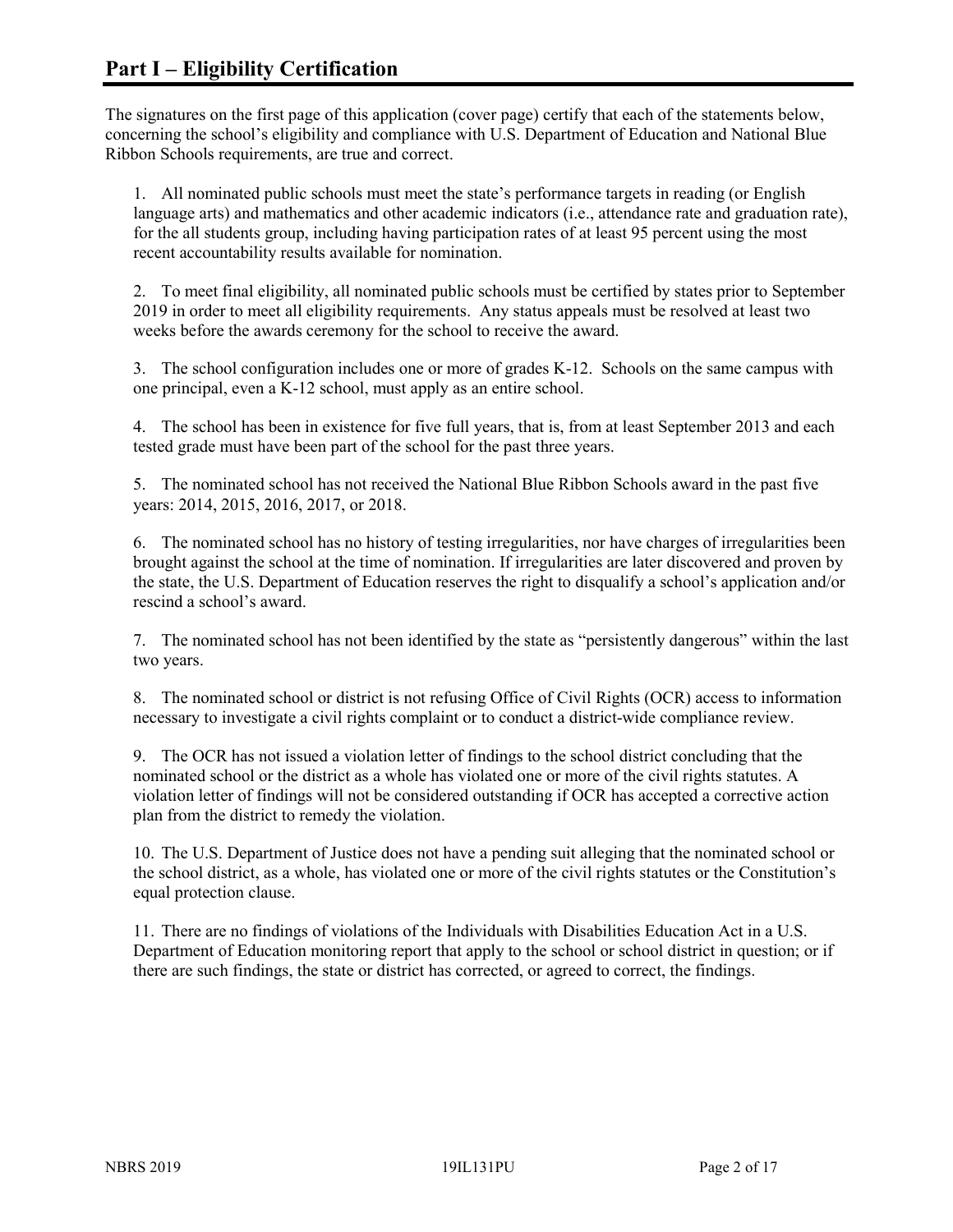#### **Data should be provided for the most recent school year (2018-2019) unless otherwise stated.**

#### **DISTRICT**

1. Number of schools in the district  $\overline{7}$  Elementary schools (includes K-8) (per district designation): 2 Middle/Junior high schools 0 High schools 0 K-12 schools

9 TOTAL

**SCHOOL** (To be completed by all schools)

2. Category that best describes the area where the school is located:

[ ] Urban or large central city [X] Suburban [] Rural or small city/town

3. Number of students as of October 1, 2018 enrolled at each grade level or its equivalent in applying school:

| Grade                           | # of         | # of Females | <b>Grade Total</b> |
|---------------------------------|--------------|--------------|--------------------|
|                                 | <b>Males</b> |              |                    |
| <b>PreK</b>                     | 0            | $\theta$     | 0                  |
| $\mathbf K$                     | 32           | 31           | 63                 |
| 1                               | 44           | 40           | 84                 |
| 2                               | 38           | 37           | 75                 |
| 3                               | 54           | 41           | 95                 |
| $\overline{\mathbf{4}}$         | 41           | 30           | 71                 |
| 5                               | 41           | 35           | 76                 |
| 6                               | 0            | $\theta$     | 0                  |
| 7                               | 0            | $\theta$     | 0                  |
| 8                               | 0            | 0            | 0                  |
| 9                               | 0            | $\theta$     | 0                  |
| 10                              | 0            | 0            | 0                  |
| 11                              | $\theta$     | 0            | 0                  |
| 12 or higher                    | 0            | 0            | 0                  |
| <b>Total</b><br><b>Students</b> | 250          | 214          | 464                |

\*Schools that house PreK programs should count preschool students **only** if the school administration is responsible for the program.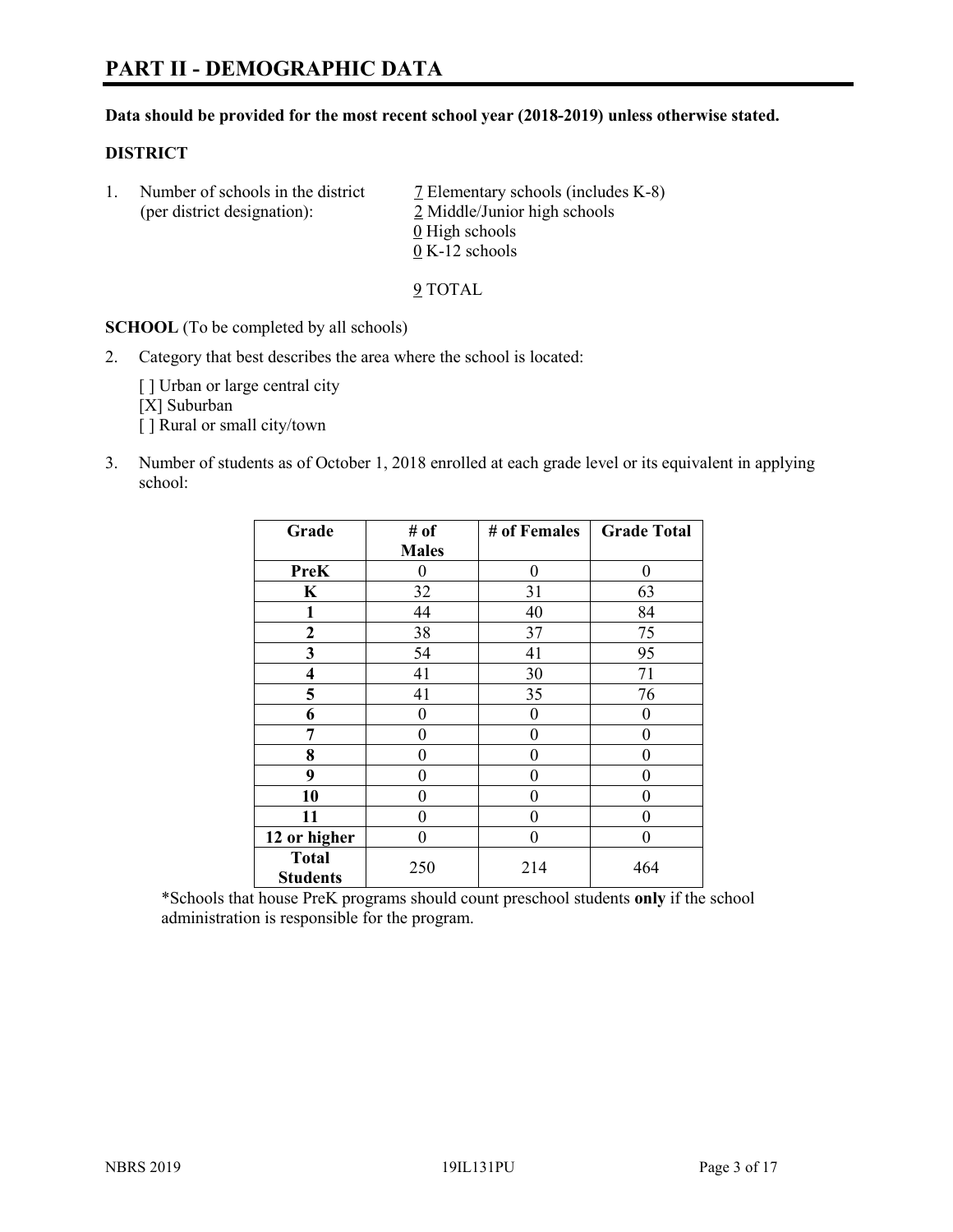the school (if unknown, estimate): 16 % Asian

4. Racial/ethnic composition of  $0\%$  American Indian or Alaska Native 2 % Black or African American 6 % Hispanic or Latino 0 % Native Hawaiian or Other Pacific Islander 67 % White 8 % Two or more races **100 % Total**

(Only these seven standard categories should be used to report the racial/ethnic composition of your school. The Final Guidance on Maintaining, Collecting, and Reporting Racial and Ethnic Data to the U.S. Department of Education published in the October 19, 2007 *Federal Register* provides definitions for each of the seven categories.)

5. Student turnover, or mobility rate, during the 2017 – 2018 school year: 3%

If the mobility rate is above 15%, please explain.

This rate should be calculated using the grid below. The answer to (6) is the mobility rate.

| <b>Steps For Determining Mobility Rate</b>    | Answer                      |
|-----------------------------------------------|-----------------------------|
| (1) Number of students who transferred to     |                             |
| the school after October 1, 2017 until the    | 12                          |
| end of the 2017-2018 school year              |                             |
| (2) Number of students who transferred        |                             |
| from the school after October 1, 2017 until   | $\mathcal{D}_{\mathcal{L}}$ |
| the end of the 2017-2018 school year          |                             |
| (3) Total of all transferred students [sum of | 14                          |
| rows $(1)$ and $(2)$ ]                        |                             |
| (4) Total number of students in the school as |                             |
| of October 1, 2017                            | 442                         |
| $(5)$ Total transferred students in row $(3)$ |                             |
| divided by total students in row (4)          | 0.03                        |
| $(6)$ Amount in row $(5)$ multiplied by 100   | 3                           |

6. English Language Learners (ELL) in the school:  $4\%$ 

19 Total number ELL

Specify each non-English language represented in the school (separate languages by commas): Mandarin, Spanish, Cantonese, Lithuanian, Polish, Japanese, and Urdu

7. Students eligible for free/reduced-priced meals:  $1\%$ Total number students who qualify:  $\frac{6}{6}$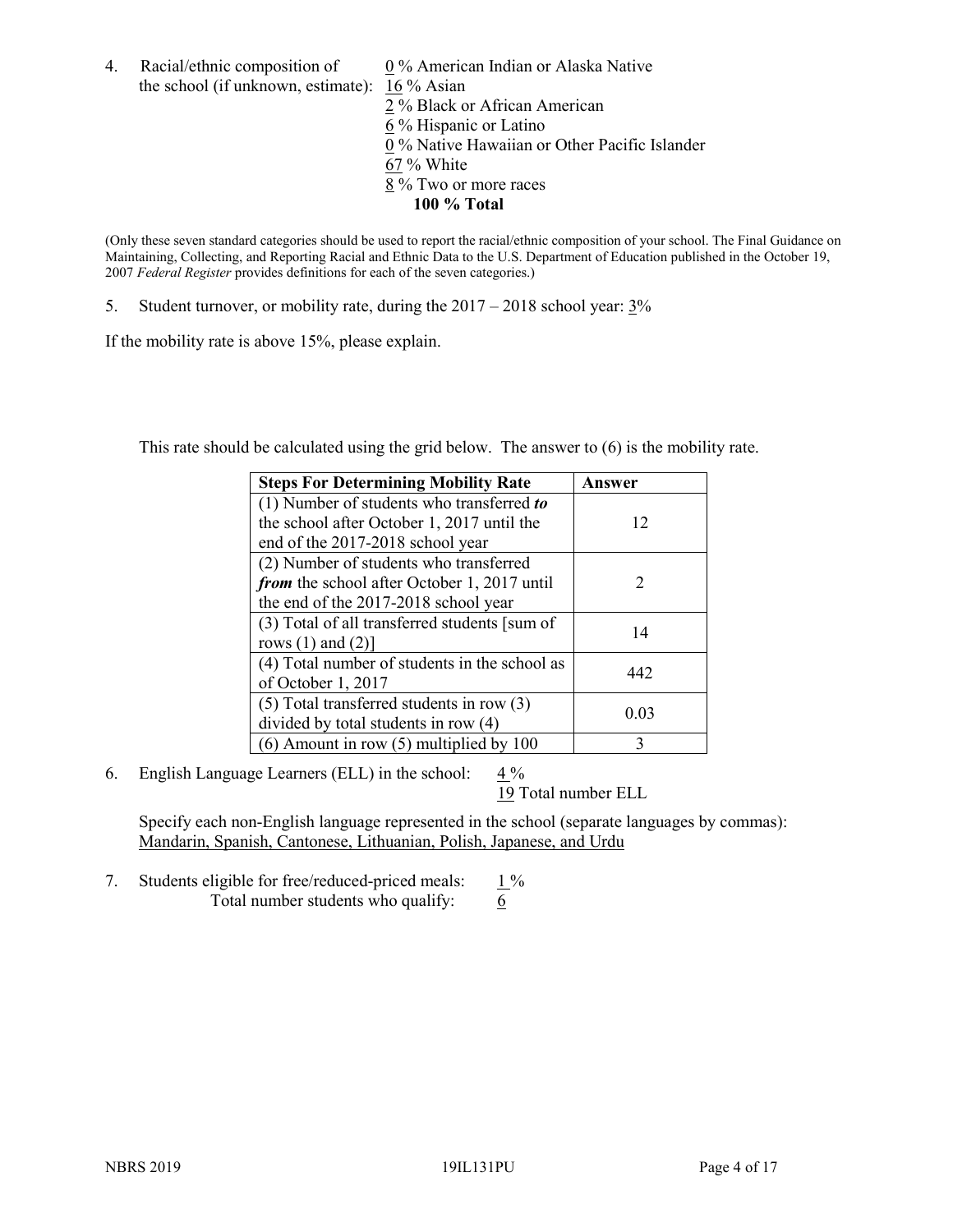53 Total number of students served

Indicate below the number of students with disabilities according to conditions designated in the Individuals with Disabilities Education Act. Do not add additional conditions. It is possible that students may be classified in more than one condition.

| 5 Autism                  | 0 Multiple Disabilities                 |
|---------------------------|-----------------------------------------|
| 0 Deafness                | 0 Orthopedic Impairment                 |
| 0 Deaf-Blindness          | 9 Other Health Impaired                 |
| 0 Developmental Delay     | 5 Specific Learning Disability          |
| 0 Emotional Disturbance   | 14 Speech or Language Impairment        |
| 2 Hearing Impairment      | 0 Traumatic Brain Injury                |
| 0 Intellectual Disability | 0 Visual Impairment Including Blindness |

- 9. Number of years the principal has been in her/his position at this school:  $\frac{4}{3}$
- 10. Use Full-Time Equivalents (FTEs), rounded to nearest whole numeral, to indicate the number of school staff in each of the categories below:

|                                                                                                                                                                                                                              | <b>Number of Staff</b>      |
|------------------------------------------------------------------------------------------------------------------------------------------------------------------------------------------------------------------------------|-----------------------------|
| Administrators                                                                                                                                                                                                               | $\mathcal{D}_{\mathcal{A}}$ |
| Classroom teachers including those<br>teaching high school specialty<br>subjects, e.g., third grade teacher,<br>history teacher, algebra teacher.                                                                            | 21                          |
| Resource teachers/specialists/coaches<br>e.g., reading specialist, science coach,<br>special education teacher, technology<br>specialist, art teacher, etc.                                                                  | 19                          |
| Paraprofessionals under the<br>supervision of a professional<br>supporting single, group, or classroom<br>students.                                                                                                          | 5                           |
| Student support personnel<br>e.g., school counselors, behavior<br>interventionists, mental/physical<br>health service providers,<br>psychologists, family engagement<br>liaisons, career/college attainment<br>coaches, etc. | 3                           |

11. Average student-classroom teacher ratio, that is, the number of students in the school divided by the FTE of classroom teachers, e.g.,  $22:1$  22:1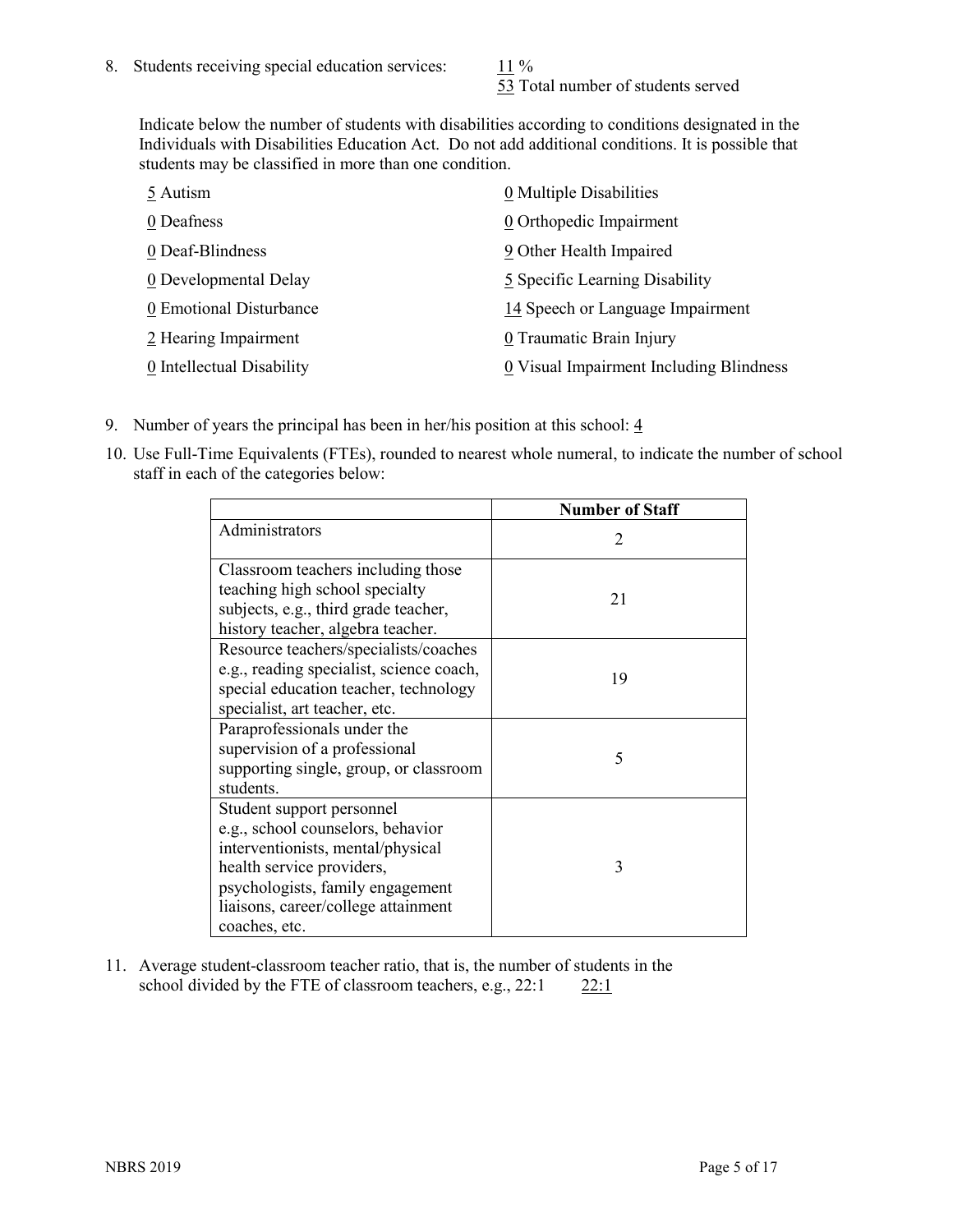12. Show daily student attendance rates. Only high schools need to supply yearly graduation rates.

| <b>Required Information</b> | 2017-2018 | 2016-2017 | 2015-2016 | 2014-2015 | 2013-2014 |
|-----------------------------|-----------|-----------|-----------|-----------|-----------|
| Daily student attendance    | 96%       | 96%       | 96%       | 96%       | 96%       |
| High school graduation rate | $0\%$     | $0\%$     | $0\%$     | $9\%$     | $0\%$     |

#### 13. **For high schools only, that is, schools ending in grade 12 or higher.**

Show percentages to indicate the post-secondary status of students who graduated in Spring 2018.

| <b>Post-Secondary Status</b>                  |       |
|-----------------------------------------------|-------|
| Graduating class size                         |       |
| Enrolled in a 4-year college or university    | $0\%$ |
| Enrolled in a community college               | 0%    |
| Enrolled in career/technical training program | 0%    |
| Found employment                              | 0%    |
| Joined the military or other public service   | $0\%$ |
| Other                                         | $0\%$ |

14. Indicate whether your school has previously received a National Blue Ribbon Schools award. Yes X No

If yes, select the year in which your school received the award. 2009

15. In a couple of sentences, provide the school's mission or vision statement.

To provide a premier educational experience that teaches students to be critical thinkers and enables them to achieve their full potential - academically, socially, and emotionally. Our vision is to be a community school where students develop the skills they need to change the world and the confidence they need to do it.

16. **For public schools only**, if the school is a magnet, charter, or choice school, explain how students are chosen to attend.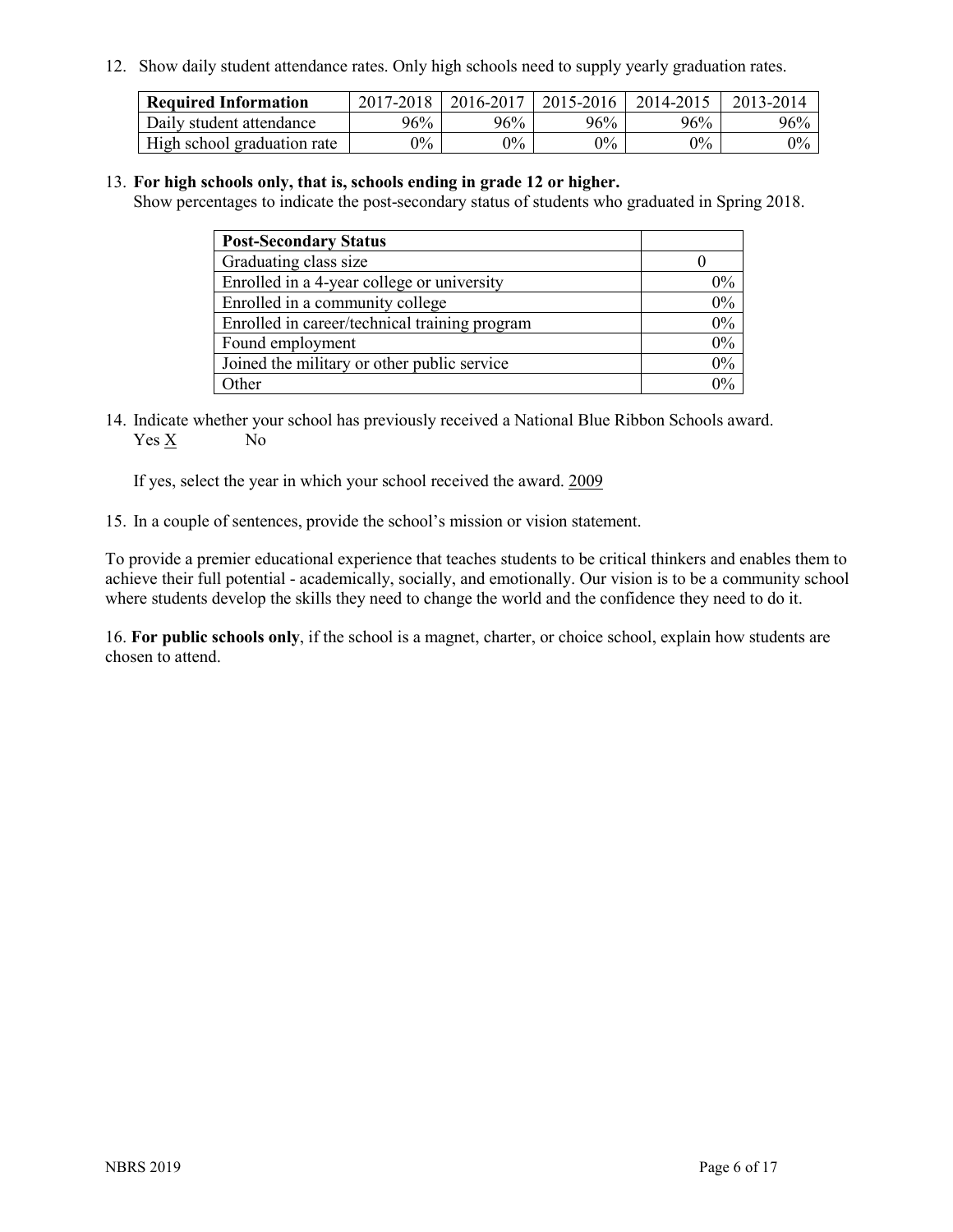# **PART III – SUMMARY**

Madison is a neighborhood elementary school located in the affluent village of Hinsdale, Illinois. Over the past several years, Madison has seen an increase in student enrollment and serves a wide variety of students with an increasing enrollment of students from around the world. Madison is fortunate to have a very supportive and involved parent community and students who come with diverse experiences both inside and outside of the classroom. In 2009, the Department of Education recognized Madison for outstanding work and granted the Blue Ribbon Award. Today, over 67 faculty and staff members work together as a team to provide an exceptional educational experience for 464 students in kindergarten through fifth grade.

Madison is a unique combination of tradition and innovation. On the first day of school, the entire school community assembles on the front lawn to celebrate the beginning of a new year. Upon entering Madison School, excitement and positivity radiate throughout the hallways. The vibrant environment the staff, students, parents, and community strive to create from that day forward is one of the key indicators of sustained success. Madison offers students a wide variety of innovative learning opportunities including the weCreate Lab (Madison's STEAM lab), a student Innovation Club, a schoolwide opera performance, and a community-led career day event. The school year ends at Madison just as it begins, with families, staff, students, and community members joining together to celebrate the magnitude of progress achieved through collaboration, communication, innovation, and support.

One of Madison's oldest traditions is a monthly All School Meeting. For more than 25 years, Madison has invited students, teachers, staff members, parents, and community members to gather as a school community. The student-led agenda includes a variety of celebrations and achievements and is linked to monthly social and emotional themes. Agendas shine a spotlight on student leadership, performance, and learning. Topics include: chorus, band, and orchestra performances; school and club announcements; student birthdays; grade level academic updates and student projects; and upcoming community events.

Another of Madison's cherished traditions is the Veterans' Day assembly where the school honors veterans from the community and pays tribute to their service. The leader of the assembly is a World War II veteran who attended Madison School back when it opened more than 90 years ago. Students are mesmerized by the stories he shares about his experience at Madison and look forward to his visit each year. He recently recorded himself reading "In Flanders Fields," a poem he reads to the students every year, so the tradition can live on for generations to come.

A key component to Madison's success is the desire for continuous improvement. Madison has a robust academic program aligned to Common Core Standards. Numerous support systems allow for targeted differentiation and the freedom to adapt and adjust instruction to meet the specific needs of the students. The School Improvement Team analyzes data to determine school and grade level goals for improvement. Common weekly plan time allows teachers the opportunity to meet with specialists to consistently monitor and adjust instruction. Benchmark and target review meetings allow teachers to monitor instruction at and across grade levels and group students for Targeted Learning Time (TLT), an intervention block in which students receive targeted support or enrichment based upon student need. The Madison Problem Solving Team meets weekly to discuss individual students and generate goals for any student a teacher identifies as needing additional support in academic, social, or emotional areas. The Madison Social and Emotional Team meets monthly to review student social and emotional data that is used to develop building-wide strategies to support social and emotional learning.

Madison students have the opportunity to extend their learning and growth opportunities by participating in a variety of experiences outside of the classroom. For example, as part of the Google Incubator Program, fifth grade students visited Google Headquarters to learn about the Design Thinking Process. Students worked throughout the experience to identify and create a solution to a problem facing the Hinsdale community. Students focused on the condition of the roads around the CCSD 181 schools and proposed a solution to the village board. Several elected students attended a Village of Hinsdale board meeting and shared the group's proposed solution. As a result, the village adjusted the scheduled road maintenance and resurfaced the streets around the district schools earlier than originally planned.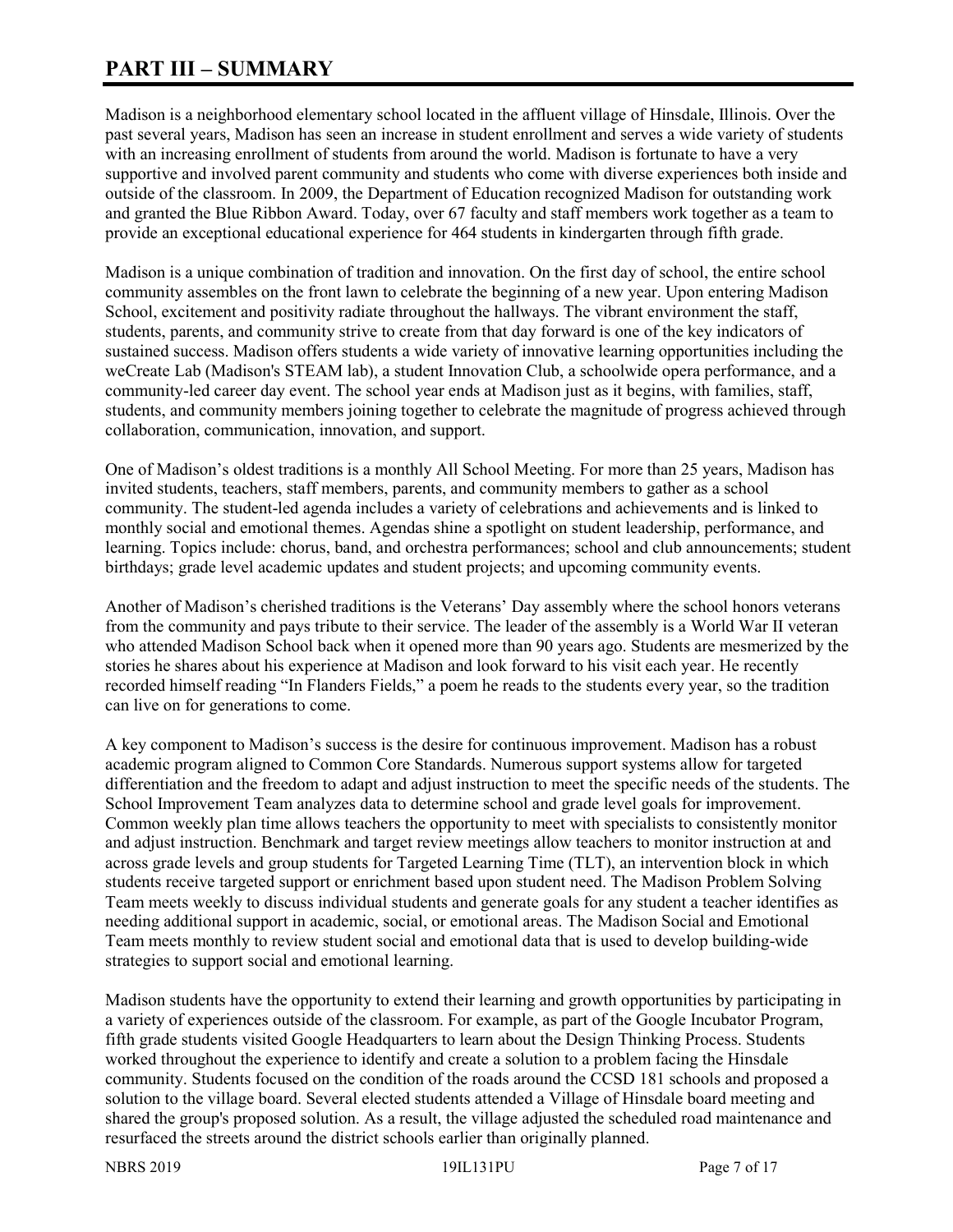Other student enrichment opportunities include Innovation Club, Newspaper, Recess Read Aloud, Cardio Club, Sports Zone, Battle of the Books, Sewing Club, and Chess Club. Student Council representatives decide on spirit days and schoolwide fundraisers for charitable organizations. Additionally, fifth grade students act as leaders and serve on a school Safety Patrol. Their positive actions and support contribute to ensuring the safety of the school during entrance and dismissal times.

Members of the PTO work closely with Madison teachers and administration to ensure programming and funding are at the forefront and support ongoing curriculum advancements. The PTO oversees 30+ committees that plan and execute school-sponsored activities including the hot lunch program, school talent show, and various clubs. The PTO is instrumental in vital parent communication with a comprehensive website and weekly Sunday "eBlasts" highlighting important information for the coming week. Madison hosts relevant speakers, parent night activities, and fundraising events. Parent volunteers are passionate leaders who dedicate countless hours and unique skills to bring to life some of the most popular student activities. For example, High Interest Day is Madison's annual career day, where third through fifth grade students choose their classes from a wide variety of topics such as cow eye dissection, baking in a cup, and fencing.

Madison School was honored to receive a Blue Ribbon Award in 2009. Over the past several years, the school has seen an enrollment increase and has grown by over 100 students. Even with the retirement of several staff members and the addition of new staff members, Madison has continued to uphold its core values of excellence, dedication, innovation, and teamwork. On any given day, a visitor will see teams of teachers and students collaborating, parents meeting to plan PTO events and enrichments, and retired Madison teachers substituting for teachers serving on a wide variety of district curriculum committees.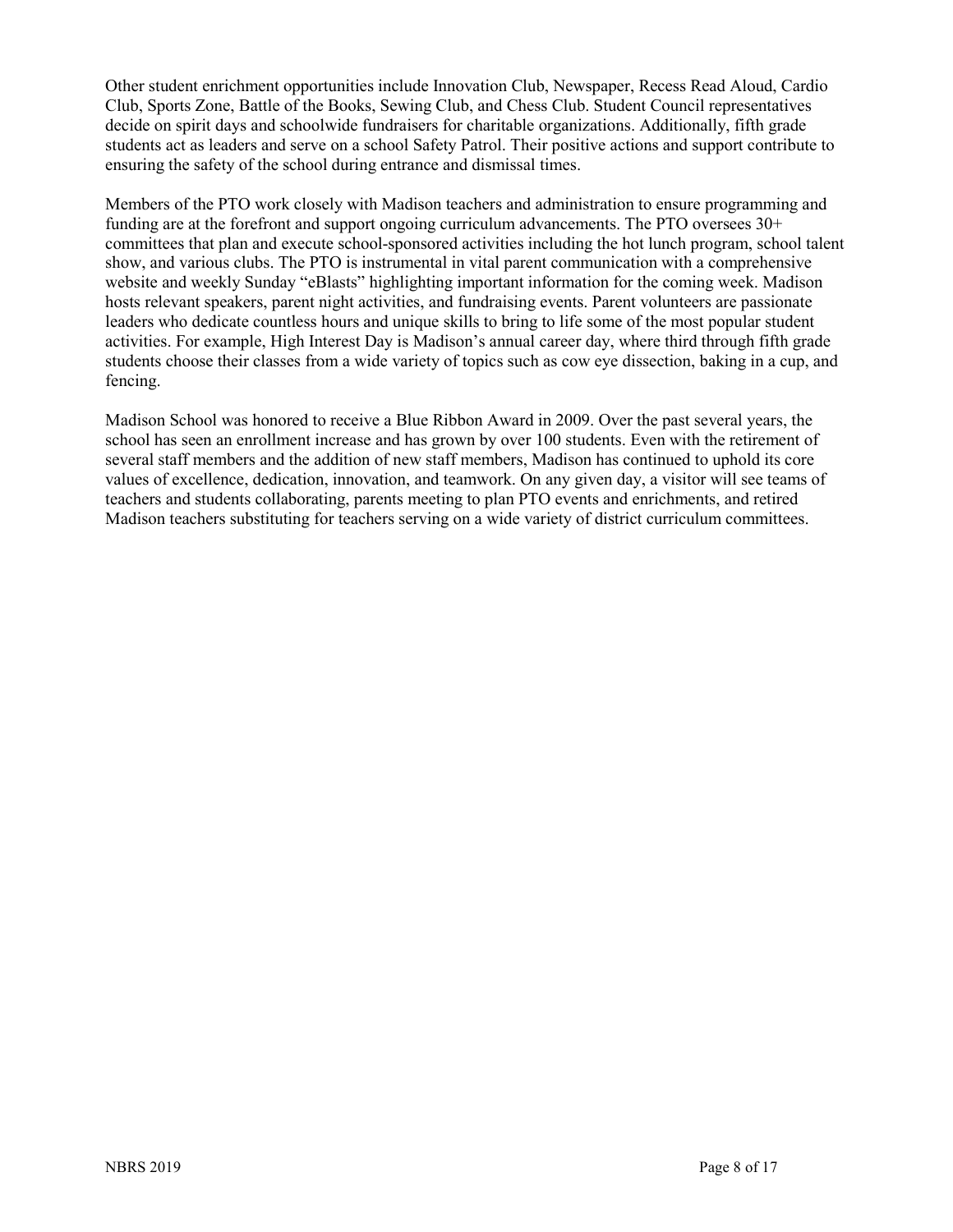# **1. Core Curriculum:**

# **1a. Reading/English language arts:**

Madison teachers create engaging and rigorous lessons that are aligned with the district's English Language Arts (ELA) curriculum. Every grade level from kindergarten through fifth grade differentiates reading instruction through the use of guided reading. Routinely administered running records allow teachers to create flexible groupings of students based on reading accuracy and comprehension to ensure that all students are working at their instructional reading level. Madison teachers implement a balanced literacy approach in their classrooms based on the research that shows students need explicit reading instruction and exposure to authentic texts.

Because all grade levels have access to iPads and grades 3-5 are 1:1, students can easily utilize district vetted applications and websites to conduct research and showcase their learning. The Fountas & Pinnell Benchmark Assessment System is used at all grade levels in order to determine which students would benefit from a reading intervention. Teachers and specialists come together during benchmark meetings to cross reference the Fountas & Pinnell data with the results from state and local assessments. 85% of Madison students met the benchmark in reading on the 2017-18 Illinois PARCC assessment (The Partnership for Assessment of Readiness for College and Careers) and 89% of students met or exceeded their growth targets as measured by NWEA MAP (Measures of Academic Progress) and ECRA (the district data management system). This data is used to plan for grade level and classroom instruction and to determine instructional plans for students who need additional support or enrichment.

Madison teachers worked together to create and administer writing rubrics to assess students' constructed responses and ability to respond critically to reading in all subject areas. These rubrics have common language and are aligned from kindergarten through fifth grade as the required skills and expectations build appropriately from year to year.

Madison has several staff members who create a valuable support system for the classroom teachers. The reading specialist, TOSA (Teacher on Special Assignment), four tutors, and two differentiation specialists work diligently to ensure teachers receive necessary professional development and materials to teach students how to master reading and writing skills. They do this by leading Lunch and Learn sessions that highlight different applications and resources offered by the district, co-teaching and planning lessons with classroom teachers, and sharing pertinent research articles and new ideas related to ELA instruction.

# **1b. Mathematics:**

Madison's math curriculum is guided by the Common Core Standards with a focus on the Mathematical Practices throughout all grade levels. Madison teachers believe a high-quality mathematics curriculum engages students in a balanced approach to developing conceptual understandings, procedural knowledge, fluency, and application of knowledge to solve real-world problems. Students are a community of learners who must be able to discuss, explain, and justify solutions to further develop conceptual understandings.

Teachers utilize a workshop model to better meet the needs of individual students. Math workshop allows teachers to reteach students and extend instruction for those who would benefit from enrichment. Using the workshop model allows teachers to meet students at their instructional level and guide them to the next level through targeted instruction and thoughtful, independent practice. Teachers believe in using manipulatives on a daily basis to make abstract learning concepts more concrete. Students are provided meaningful tasks and are encouraged to persevere in finding solutions. Technology is utilized to further engage and extend student learning.

Differentiation specialists and specialized tutors are utilized to support students identified at data meetings as needing additional support either to reteach or enrich. Teachers meet consistently to discuss grade level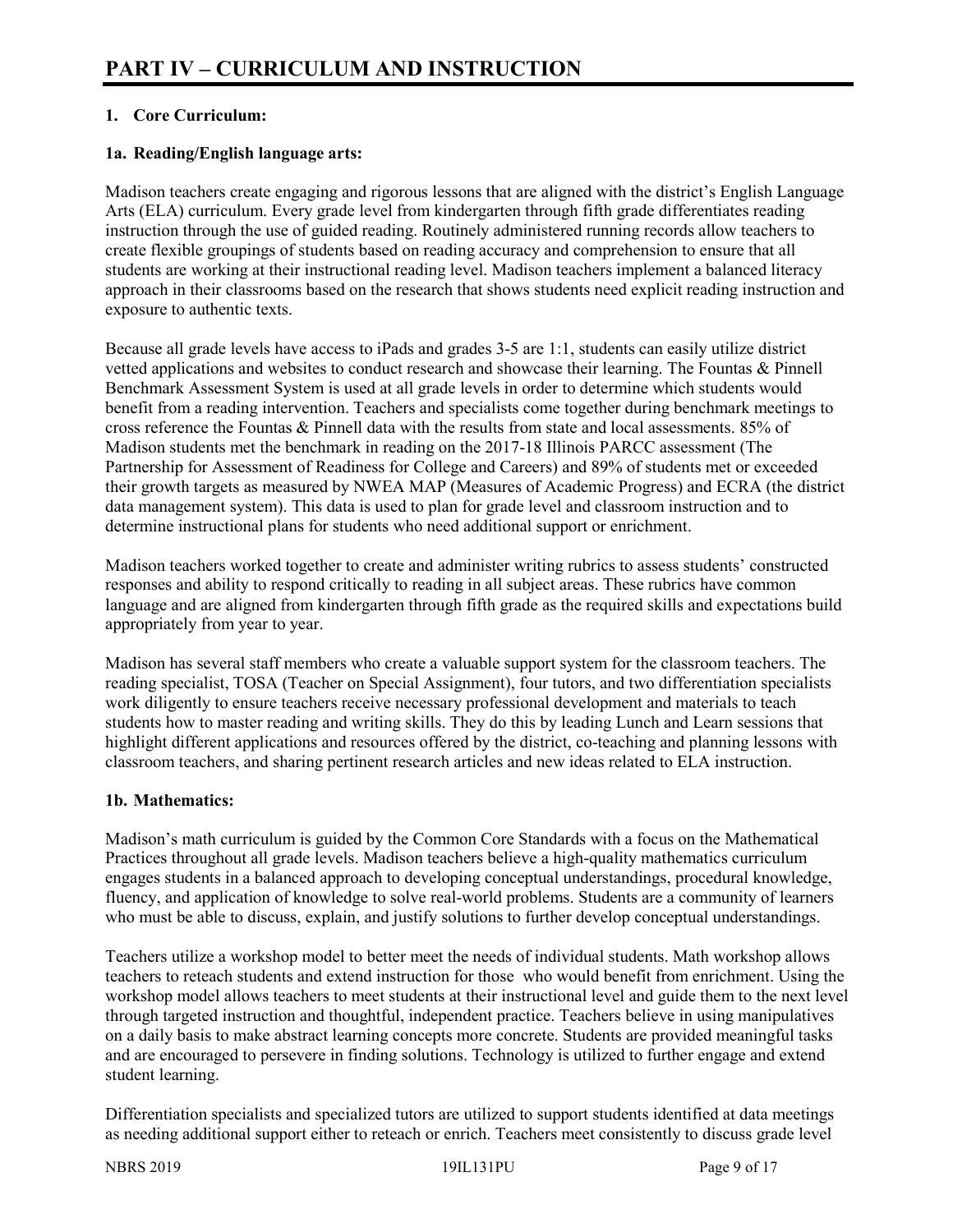data to ensure the correct students are identified and supported in math. Teachers use a variety of formative and summative data to inform their instruction. For example, 73% of Madison students met the benchmark in mathematics on the 2017-18 Illinois PARCC assessment and 86% of students met or exceeded their growth targets as measured by NWEA MAP and ECRA.

These data are used to flexibly group students and to identify areas of strength and needed growth. The current mathematics goal for Madison is to increase student goal setting and the focus on application of knowledge and mathematical practices. These data-driven instructional practices have empowered the staff at Madison to provide students with the skills that are required to meet their learning needs. Madison believes all students can learn mathematics when engaged in a responsive, supported curriculum.

# **1c. Science:**

Madison's science curriculum centers on the use of engineering design to solve problems. From its introduction in kindergarten, students begin by constructing arguments based on information learned through investigation. This process is scaffolded into the upper elementary years when students also identify criteria and constraints and evaluate the effectiveness of their solutions. The foundation focuses on the Next Generation Science Standards which covers Physical Science, Life Science, Earth and Space Science, and Engineering Design. Through the pacing guide, developed by members of the Science Committee, students utilize textbooks, videos, read alouds, leveled texts, weCreate Lab activities, hands-on experiments, and Google Expeditions as resources for content development. The framework of the curriculum strengthens a comprehensive understanding of content and cultivates fundamental skills such as collaboration, innovation, and communication required in the ever-changing world. Incorporating discovery methods and hands-on learning, students meet and exceed expectations when completing written, multi-level depth of knowledge assessments and performance tasks. Madison is proud that 92% of fifth grade students demonstrated proficiency on the 2018 Illinois Science Assessment and will continue to use this data to assess science instruction and set goals for future progress.

Each year a STEAM kickoff event for the Season of Science begins with hands-on activities in which students can immerse themselves. This leads to Madison's ever-popular annual Science Fair. All students from kindergarten through fifth grade are encouraged to participate. Students choose a project based on interest and follow the inquiry design model to conduct and execute their projects. A display is created, and presentations are given to parents, teachers, and peers. It is a night of inspiration as students share in their exploration of the unknown. It is not a competition but rather a celebration and sharing of learning.

#### **1d. Social studies/history/civic learning and engagement**

Through inquiry, realistic experiences, problem-based learning, and technology integration, teachers create lessons aligned with the district's newly aligned social studies standards and resources. Students learn to become accountable citizens, understand physical environments and global connections, and develop a sense of financial literacy while exploring a wide range of historical people, events, and eras. Students develop the ability to analyze evidence and draw conclusions about the world around them.

Integrating social studies curriculum into ELA allows students to practice reading skills and strategies authentically in a content area. Written responses reflect critical thinking as well as social studies content in order to develop strong writers. Resources support the integration of ELA and social studies by providing teachers with leveled content area books that can be used to teach subject matter during guided reading instruction. Student learning is monitored by district common assessments that link both social studies and ELA in order to consistently integrate skills across content areas.

Inquiry skills engage students in creative and critical thinking. Students learn to construct essential questions, determine credible resources, and gather and evaluate those sources. Students then develop claims using supporting evidence, communicate their learning, and take informed action.

NBRS 2019 Page 10 of 17 Madison staff members are passionate about curriculum work and serve on multiple committees at both the building and district level, including the district's Social Studies Committee. Madison teachers worked with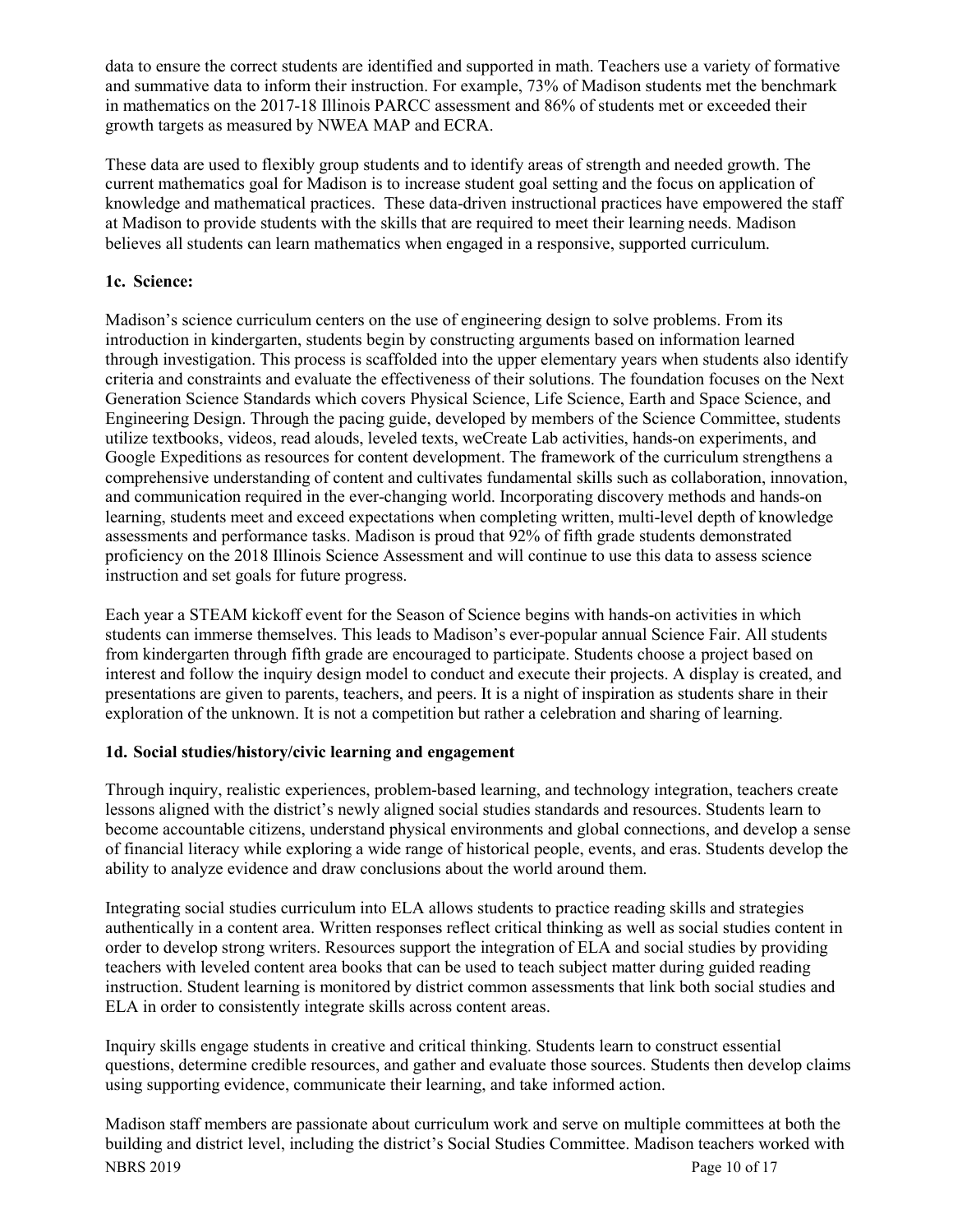district administrators to write district standards and common assessments and were instrumental in choosing the resources adopted to support teaching the standards. They also provide integral professional development to staff members at our building and across the district.

#### **1e. For secondary schools:**

#### **1f. For schools that offer preschool for three- and four-year old students:**

#### **2. Other Curriculum Areas:**

Arts: Madison students participate in music for 30 minutes twice a week with the goal of improving student skills as listeners, composers, and performers based upon the Illinois Fine Arts Standards. The students develop as singers, explore music through movement, and learn how to recognize and perform rhythms, expressive elements, and staff notation. These skills are applied to learn the recorder and ukulele in addition to percussion instruments. Fourth and fifth grade students have the opportunity to join the chorus and to prepare music for monthly All School Meetings and seasonal concerts.

Fifth grade students have the opportunity to join the orchestra and band. Both ensembles have a rehearsal once a week before school and group lessons during the school day. In these ensembles, students are taught the fundamentals of their instrument including reading notation, posture, hand position, embouchure, tone quality, notes in the first octave of performance range, basic rhythms, dynamics, articulation, and ensemble skills such as balance and blend. The Madison band and orchestra perform three concerts during the school year.

Madison students attend art class each week for 45-60 minutes. The art program is aligned with the Illinois Fine Arts Standards. Students are exposed to artwork from a variety of people and places around the world as well as artistic careers and creative technologies. Student art is displayed throughout the school and community, including the Hinsdale Public Library, Community House for a district-wide art exhibit, and the West Suburban Consortium of Academic Excellence. Every year the culminating experience at Madison is the Spring Showcase where each student reviews his or her portfolio of work from the school year and chooses 2-dimensional and 3-dimensional pieces of art for exhibit at the art show. Students and family members attend the Spring Showcase each year to celebrate student artwork.

Physical Education: Madison School is proud to have been recognized as an Illinois Association of Health, Physical Education, Recreation and Dance (IAHPERD) Blue Ribbon school since 2013 and again in 2018. Madison physical education teachers have founded their program based on a philosophy of fitness, skill development, and cooperative play for all. The school motto is "It's Fun to Be Fit," and the vision is that all students will be healthy, skillful, confident lifelong movers. Students receive physical education for 25 minutes daily and Madison boasts a broad-based standards curriculum that is aligned with state (IAHPERD) and district goals as well as SHAPE (Society for Health and Physical Education) and NASPE (National Association for Sport and Physical Education).

Madison offers unique programs such as Cardio Club, Sportzone, and Yoga in the morning before school as enrichment to the core curriculum. These clubs are steeped in fun and socialization with a purpose to jumpstart a student's day with brain-based learning. In 2017, Cardio Club was recognized with a Highlight Award from the Northeast District of IAHPERD.

Foreign Language: Madison's Spanish program provides instruction three times a week for fifth grade students. The curriculum is aligned with the American Council on the Teaching of Foreign Language Standards (ACTFL). Students are immersed in the target language with an emphasis on the development of vocabulary acquisition and beginning listening, speaking, reading, and writing skills. Students learn the value of being risk-takers by performing language tasks, dialogues, and songs in front of the class. The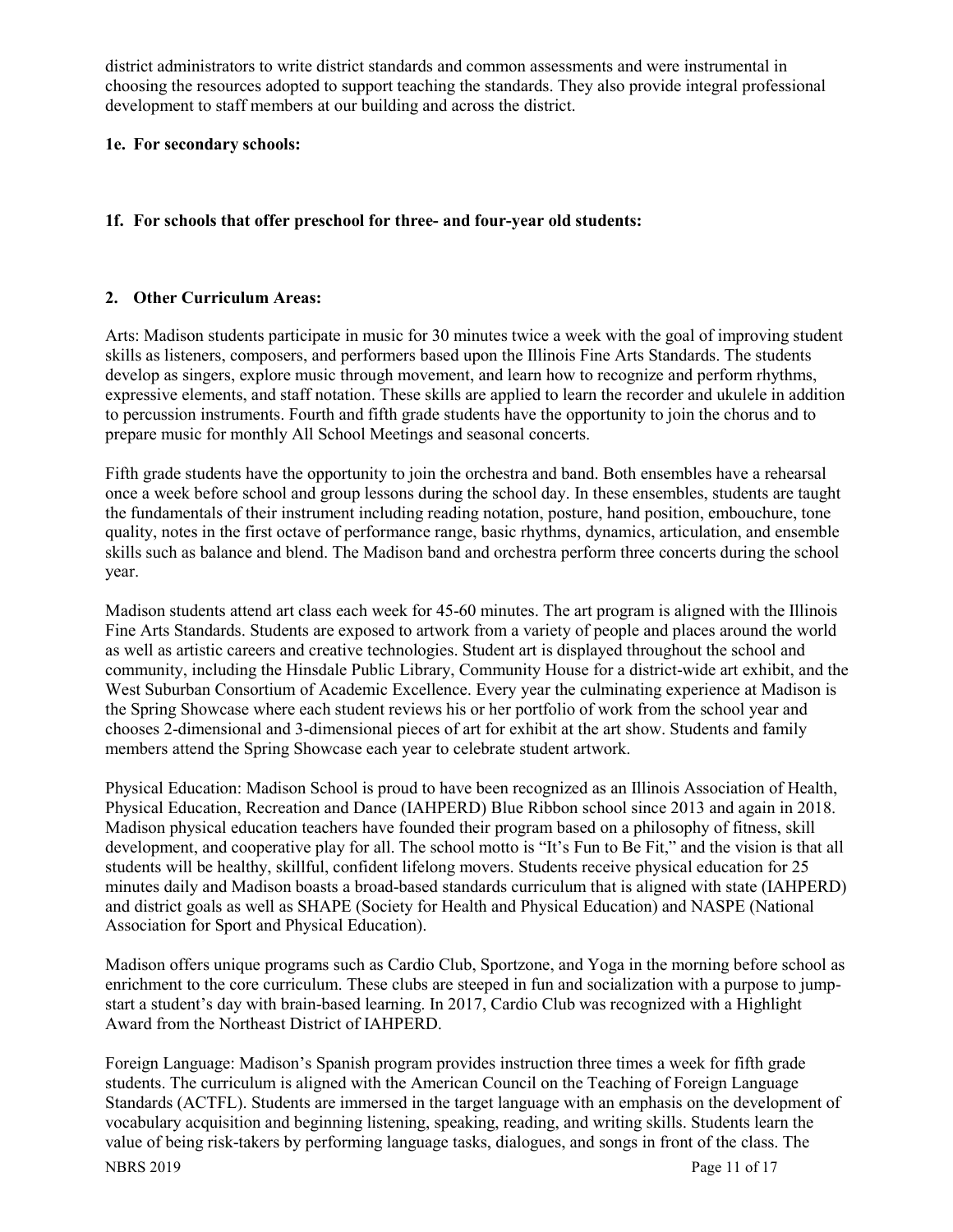experience of learning a new language teaches empathy and tolerance for other cultures as well as promotes social and emotional skills. Culture is an important component of the curriculum and is infused into the fifth-grade units by learning about the various Latino customs, traditions, and holidays.

Technology/Library/Media: The Madison School Media Resource Center (MRC) is filled with rich literature and is the core of the school. Students come to read and research and leave feeling motivated to become lifelong readers. Teachers come to collaborate and gather resources to support teaching and learning and leave better prepared to integrate technology into their daily lessons. The MRC often has multiple groups meeting for both weCreate Lab and library classes. Madison is fortunate to be staffed with an MRC Director and an Instructional Assistant that allows our MRC to provide full support to students and staff.

Students acquire 21st-century skills through time spent in the weCreate Lab, Madison School's STEAM lab (the first in District 181). The MRC Director collaborates with classroom teachers and designs activities to complement and extend the classroom curriculum through the use of a comprehensive collection of literature, integration of technology, and community resources. Students spend several days each trimester designing solutions to challenges and problems connected to classroom content. A variety of low- and hightech tools are utilized as students work through the engineering design process. A daily journal is kept as students reflect on their challenges and learning each day.

The Madison MRC offers enrichment activities for students. The Monarch and Bluestem Challenge programs motivate students to read 20 books on the State of Illinois Readers' Choice Awards Monarch and Bluestem lists. Fourth and fifth graders can join the Battle of the Books club where they read literature from many genres, form teams, and compete by answering questions based on the books. Recess Read Aloud is a weekly activity where students gather during recess to listen to a variety of books read aloud by the MRC staff.

### **3. Special Populations:**

Madison's goal is to provide differentiated and targeted instruction and support for students while assessing instruction and making adjustments based upon student need. Madison's school improvement plan focuses on both student growth and proficiency to determine school goals. Each grade level team develops specific goals and strategies based upon student need. Classroom teachers work with a variety of specialists and support staff to review student data and plan for future instruction.

Each grade level meets with teams of specialists to design instruction for students. Teachers collect a variety of data and meet for benchmark and target review meetings at a minimum of five times per school year. Madison has a designated "Target Learning Time" scheduled for each grade level to allow staff to support students in small groups and differentiate instruction. Students can receive extra support using Leveled Literacy Instruction (LLI), extra guided reading, pre-teaching or re-teaching math support, or focused work on student response to reading and application of critical thinking skills. Differentiation Specialists support students who need additional enrichment based upon pre-assessment data, classroom performance, and standardized assessments. Classroom teachers meet with guided reading or math groups during this time. Madison's current area of focus is on increasing the rigor of independent tasks. The goal is to increase student independence and the ability to demonstrate knowledge and critical thinking skills without direct teacher support.

Madison has a designated time each week to meet and discuss students referred to our Individual Problem Solving (IPS) Team. The team includes our Pupil Service Administrator, School Psychologist, Classroom Teacher(s), and whomever else the team determines would be helpful in creating a plan for the referred student. The goal of IPS is to develop plans for specific students needing additional intervention, enrichment, or social, emotional, or behavioral supports.

NBRS 2019 Page 12 of 17 Madison provides special education to learners with a diverse set of needs including Developmental Delay, Specific Learning Disabilities, Autism, Hearing and Vision Impairments, and Other Health Impairment. Services are provided by certified special education teachers; a social worker; a school psychologist; occupational, physical, and speech therapists; and a BCBA. The district contracts with a cooperative for low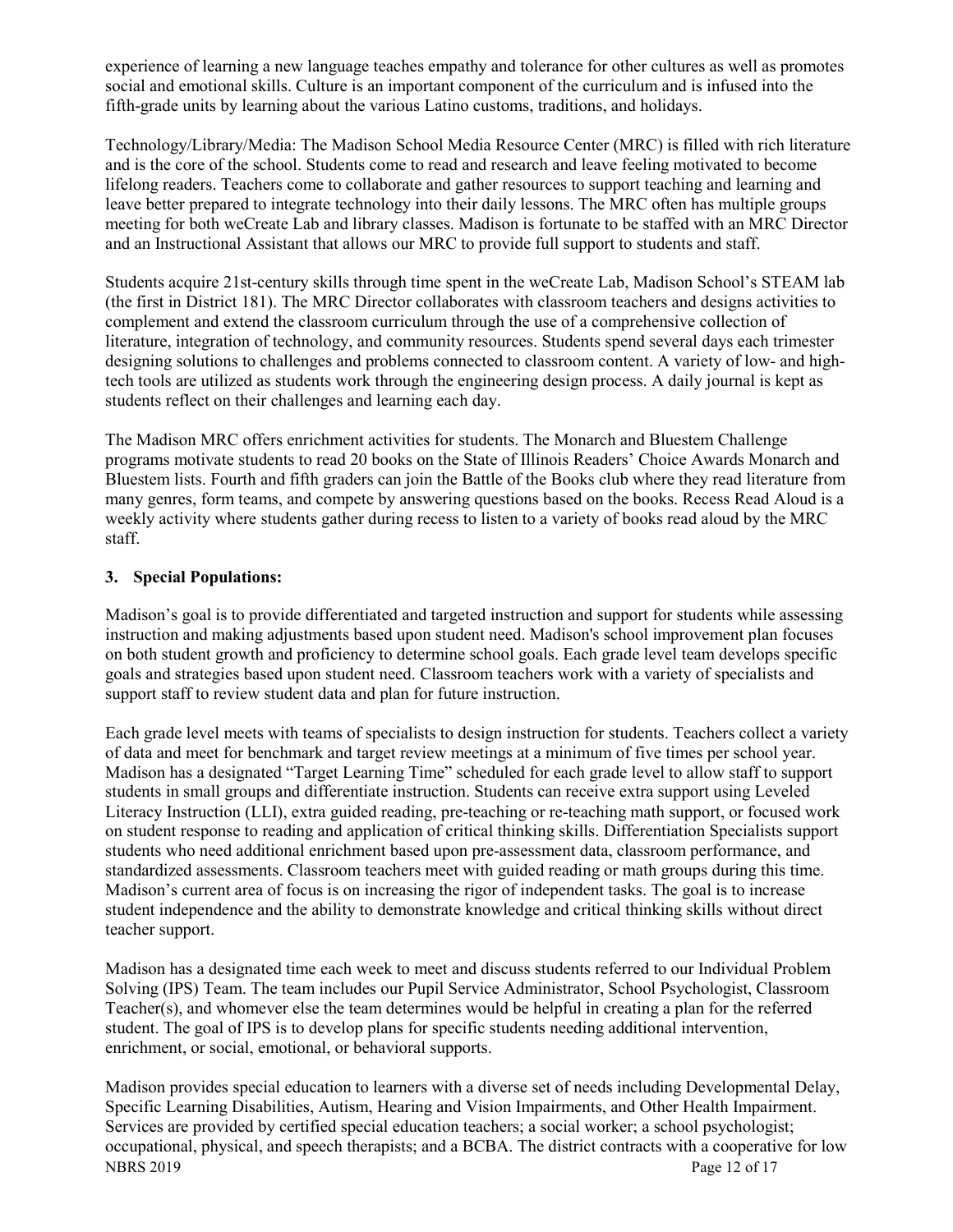incidence vision and hearing services. Most students receive at least some of their support in the general education classroom with typically developing peers. The district has provided new resources and training for special education teachers in the areas of reading and math that has allowed Madison to seamlessly align specialized instruction to classroom instruction and instructional standards. At the conclusion of the 2017-18 school year, 89% of Madison special education students met their growth targets in reading and 81% in math according to NWEA and ECRA.

Madison has a diverse English language learner (ELL) population including a number of students new to this country. Students receive sheltered instruction by a certified ELL teacher with instruction geared to students' English proficiency levels. Students have access to books in their native language to strengthen literacy skills which transfer to the target language. At the conclusion of the 2017-18 school year, 86% of Madison ELL students met their growth targets in reading and 72% in math according to NWEA and ECRA.

Many of Madison's ELL students have won first and second place awards in the statewide elementary poetry contest sponsored by Illinois Teachers of English to Speakers of Other Languages. Madison's ELL teacher instructs an English class for parents to enable them to participate in their children's education. Madison's parents are also encouraged to participate in the district's four ELL Nights to explore topics such as family literacy and math activities.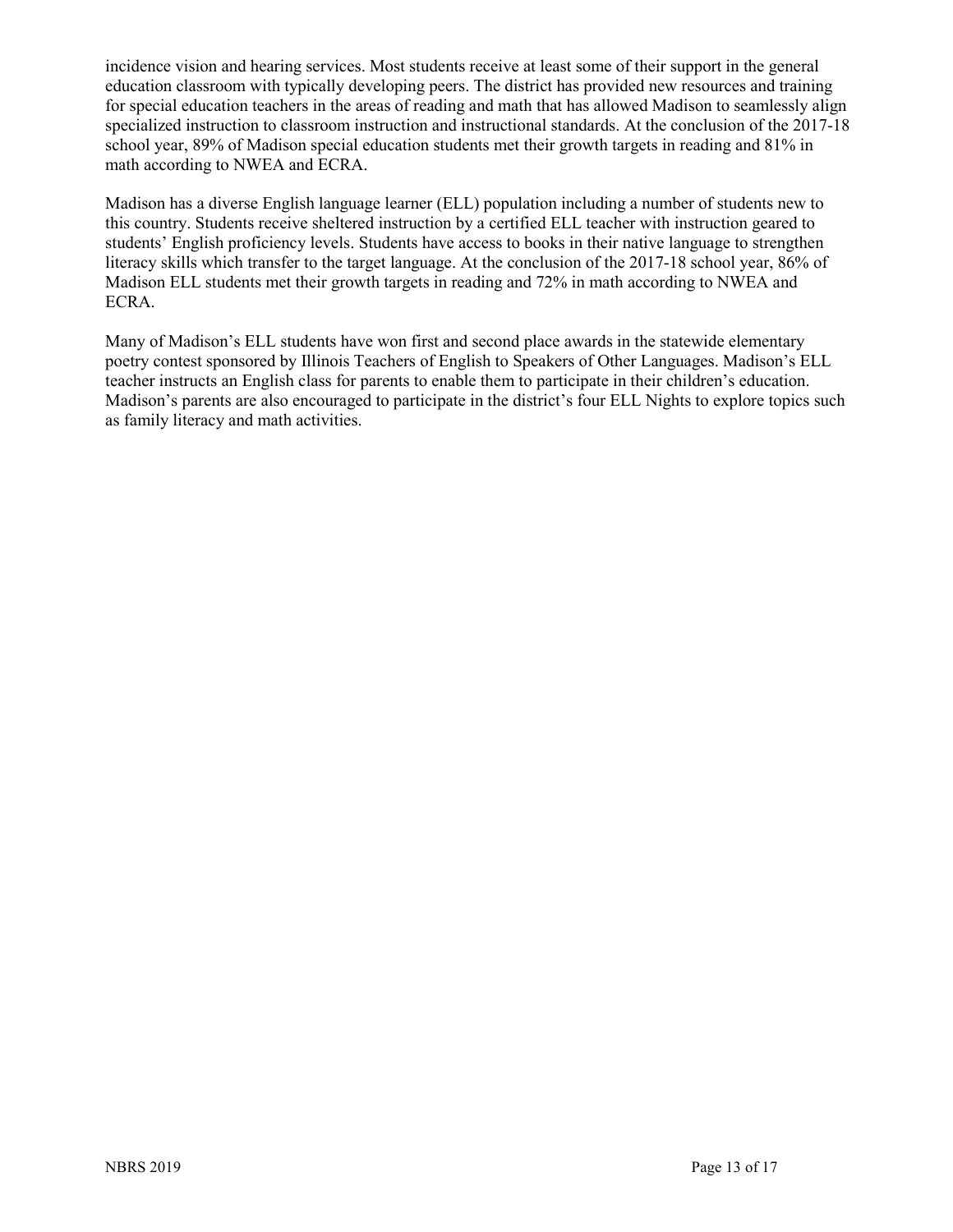## **1. School Climate/Culture:**

Students benefit from the vast academic and social and emotional opportunities staff and administrators cultivate. Madison supports the whole child and offers a wide variety of activities for students. Learners benefit socially and emotionally from instructionally embedded learning and classroom lessons tied to monthly themes aligned with social and emotional common core standards. The Madison Social and Emotional Learning Team meets regularly to support teachers with utilizing research-based interventions such as Calm Classroom, The Zones of Regulation, and Check and Connect, a mentorship program for students identified through collected data as requiring various supports.

Madison collects a variety of social and emotional data to help drive instruction and plan for student needs. The CSCI (Comprehensive School Climate Survey) provides valuable data to set goals for improvement. The 2018 survey data indicated all areas in the positive range and allows the building to focus on students "sense of social emotional security" and "social media" as two areas for continued growth as the scores were in the neutral range. The Madison School Improvement Team and Social and Emotional Team developed plans to address identified areas. The current plan includes increasing classroom meeting time to allow for more direct instruction in social and emotional strategies and social media use, increasing leadership opportunities for students, and adding additional digital citizenship lessons to social and emotional classroom lessons.

Madison educators embrace the importance of building positive relationships with students and recognizing diversity in learners. This is evident in their commitment to opening dialogue with students and encouraging self-expression through the use of mood check-ins or through offering movement breaks, flexible seating options, and regular use of differentiated instruction. Students practice leadership with opportunities such as peer mediation and safety patrol, a program whereby students aid in the supervision of their peers during arrival and dismissal. Kind, safe, and respectful behavior are of paramount importance at Madison. Staff regularly recognizes all learners who demonstrate these behaviors and allow them to sign a student BINGO board for additional positive feedback.

Just as students receive encouragement and recognition for academic risk-taking, leadership, and positive behaviors, staff members receive similar opportunities. The Madison staff BINGO board shares appreciation for staff efforts to support the Madison community and their own professional learning. During regular collaboration time, problem solving meetings, and professional development, teachers are empowered to pursue new approaches and benefit from the expertise of their peers and leaders in the field. Staff members are encouraged to highlight their work and share knowledge with the Madison community at weekly staff meetings, All School Meetings, and professional development opportunities. Staff benefit from social engagement through monthly staff luncheons and various team building activities. The CSCI data indicates all school climate areas in the positive range for Madison staff with scores of 4.7 (out of 5) in "school connectedness and engagement," 4.8 for "social supports," and 4.5 for "professional relationships."

# **2. Engaging Families and Community:**

The commencement of each school year at Madison exemplifies its commitment to parent and community involvement. Parents, students, staff, and community members join together on the beautiful grounds and to share in the excitement of a new year of learning. Partnerships with Madison families and the community are vital to the success of Madison. Parents serve as an invaluable resource to the Madison community through active participation in the PTO. Madison parents provide ongoing social, emotional, and academic support through many activities including the holiday gift program designed to give back to low-income community members, and Art Awareness, parent-led lessons that foster appreciation for the arts. Parents frequently receive resources and communication about their child's progress academically, socially, and emotionally through weekly e-Blasts and Principal's Corner communications, teacher newsletters, and opportunities for regular progress meetings with staff. The CSCI data for parents indicates school climate areas in the positive range for Madison parents with a score of 4.3 (out of 5) in "school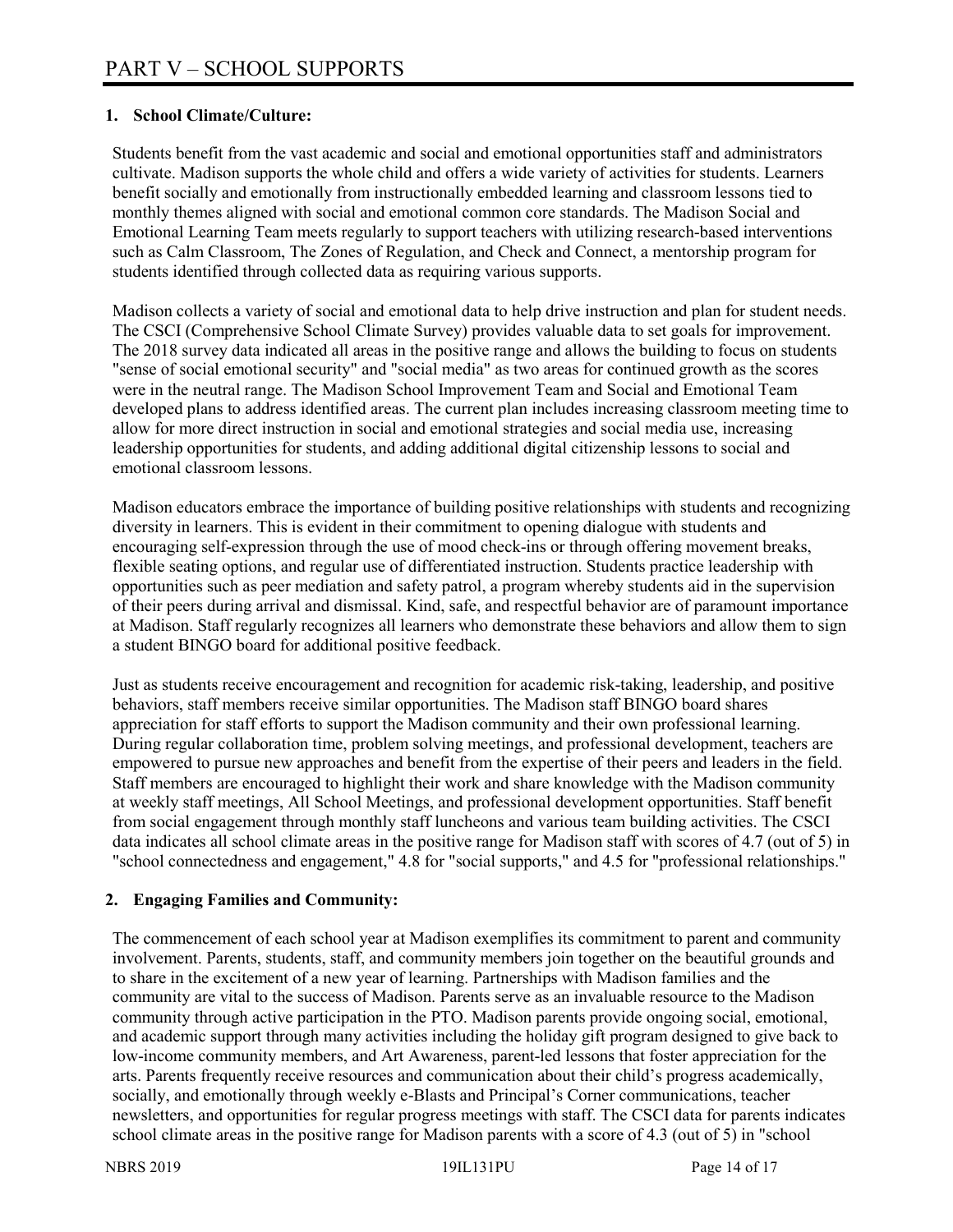connectedness and engagement."

Teachers and parents embrace and foster collaboration and communication. This is evident through monthly All School Meetings in which all students, staff, parents, and community members are invited to attend an assembly to celebrate learning and share information about progress at Madison. Madison's Kids Care Club, a program that allows students to build empathy and demonstrate kindness for others, has parent chairs who collaborate with members of the school's Social and Emotional Team to plan fundraisers for charitable organizations and write grants for recess equipment and other needed supplies. Teachers invite parents to participate in the classroom as room helpers and guest readers. Parents regularly attend and participate in special events in physical education, music, and art - such as through George of the Jungle, a gymnastics unit encouraging parent participation; the December Sing, a schoolwide musical performance; the Spring Showcase, an evening celebration showcasing student artwork; and Opera for the Young, a schoolwide opera performance.

Community members and organizations provide regular support to and collaboration with Madison throughout the school year. At High Interest Day, parents and professionals from within the community provide engaging learning opportunities about various career paths. The Dash and Bash, a celebration of fitness and community togetherness, allows for teachers, parents and community members to offer their time and monetary support to raise funds for essential support from Madison's PTO. Madison's Veteran's Day assembly invites the Madison community and its veterans to pay respect and appreciation to those who have served our country. The Madison community recognizes that learning extends beyond the classroom and students participate in numerous community events including The Walk for Autism, Rotary Run, and Community Holiday Gifts.

### **3. Professional Development:**

Madison is made up of a dedicated staff with unique talents and areas of expertise that allow for a variety of professional development opportunities. The staff utilizes these specialized interests to meet the diverse needs of our students. Staff members support and challenge each other which results in continuous improvement. At the beginning of each school year, the school improvement plan targets specific strategies for addressing areas of math, literacy, and social and emotional learning. Staff members who have an area of expertise share their knowledge and teach other staff members through dedicated staff meeting time, lunch and learn opportunities, and weekly grade level collaboration time. Some examples include a "Book Tasting" focused on innovation and improving professional practices, Apple training to increase technology integration in the classrooms, and teacher-led passion projects that allow teachers to explore areas of professional interest and share their learning with others.

The District Staff Development Committee (comprised of teachers representing various schools and grade levels/subject areas, building administrators, and district administrators) plans the staff development opportunities for the school year. These sessions are based on a combination of district initiatives and staff professional needs. Madison teachers are represented and actively serve on each of the district subject area committees and often facilitate sessions to provide both building level and district professional development. In preparation for these professional development opportunities, subject area committees develop agendas in order to meet the needs of students. These meetings allow teachers the opportunity to clarify district objectives, share best practices in instructional strategies, and validate curriculum and assessments.

Regular benchmark team meetings gather a variety of staff members to discuss the needs of students at each grade level, small group, and individual level. Data collected through standardized testing as well as classroom assessments and observations frame these discussions. The primary goal is to identify and plan for the needs of students whether that be intervention, enrichment, or anything in between. In addition to creating plans for classroom interventions, these meetings also provide a valuable opportunity for building professionals to engage in professional conversations regarding the academic growth and progress of individual students and classroom instruction.

NBRS 2019 Page 15 of 17 Teams of teachers collaborate to develop individual growth plans that provide a framework for each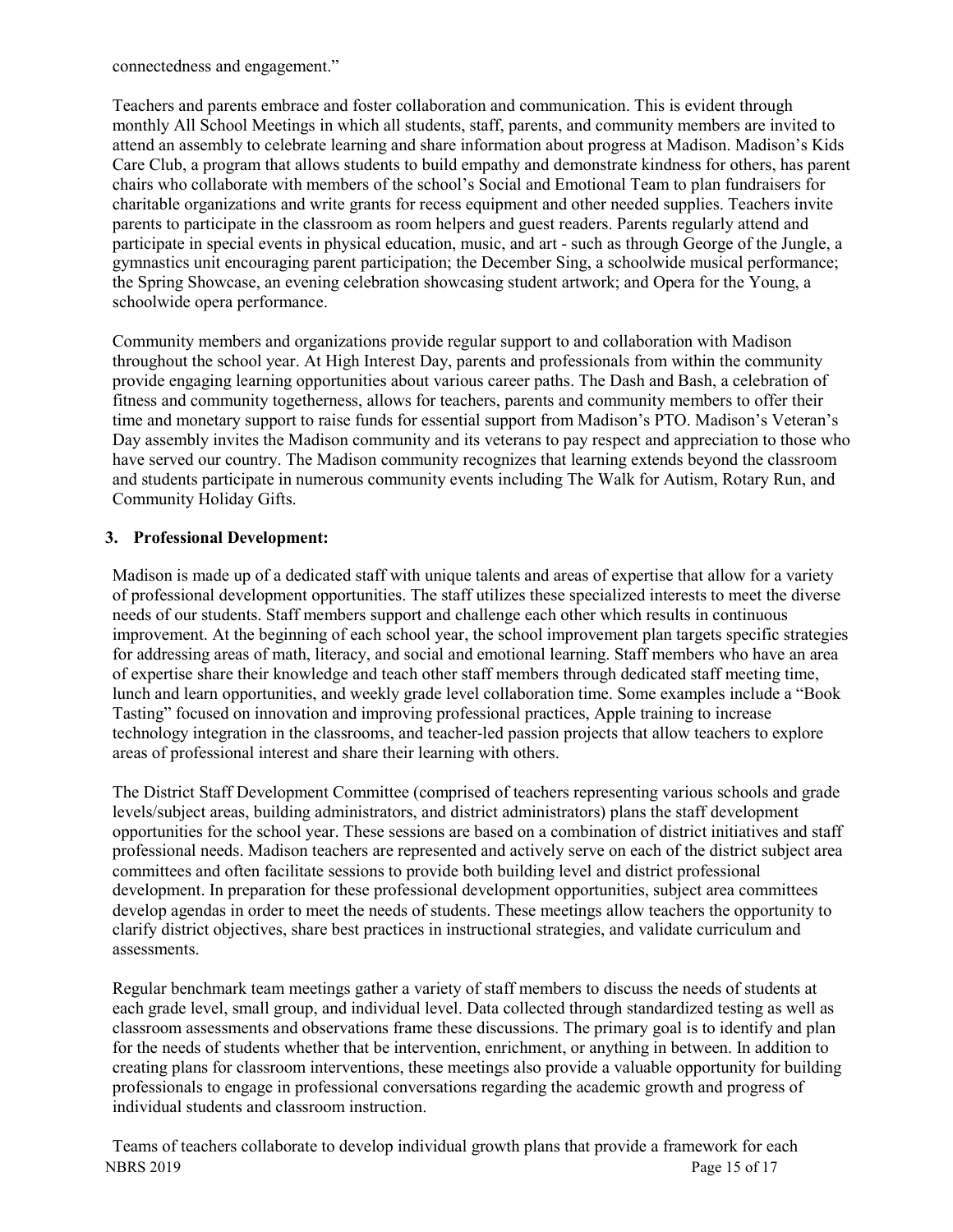teacher's professional development. Tenured staff members are provided a budget to engage in individual professional development outside the district in order to meet their individual goals. Attendance at these seminars allows for teacher interests to be developed. Furthermore, teachers bring back their learning to share with their colleagues. Non-tenured teachers are assigned a mentor within their building to support their growth.

All of these professional development and reflection opportunities impact positive change among the teachers and administrators thereby promoting student growth and achievement.

# **4. School Leadership:**

Madison School firmly believes in a collaborative approach. The principal's role is viewed as one to empower others to become better at what they do, to achieve greater levels of skills and abilities and become more productive teachers and students in the process. Madison embodies a team approach so that when the team succeeds, everyone shares in the success. The principal frequently seeks feedback from stakeholders affected by decisions made in the building. This collaborative method allows for all members of the learning community to have a voice in the decision-making process which fuels accountability from all stakeholders. The staff, students, and parents have a clear vision of the big picture and how all the components interact to make the school a positive learning environment for each and every student.

Madison School is a place where collaboration, innovation, and positivity are recognized and celebrated. Teachers work in teams and across grade levels to ensure they are providing a comprehensive educational experience for all students. The school leadership philosophy is one that encourages constant collaboration and is structured to allow for innovation. The School Improvement Team is comprised of members from each grade level team, as well as representatives from all specialized areas. The team works to align school improvement goals across the building by reviewing data, setting grade level and building goals, planning for professional development, problem-solving, and brainstorming new ideas.

Teachers consistently seek opportunities to expand their knowledge and experience base and are willing to share with colleagues at the school level, district level, and beyond. Madison teachers have presented at various district institute days, attended and presented at conferences outside of District 181, earned distinctions such as Seesaw Ambassadors, Distinguished Apple Teachers, Apple and Google Certified Teachers, and started a technology cohort which is held at Madison.

Some recent examples of this collaborative approach include the Madison weCreate Lab and the plan to increase critical thinking across the building. The idea for both examples started with a few teachers and students who wanted to try something new. The staff developed a strategy for implementation and worked to build teacher capacity and PTO support and funding. The result of this plan for continuous improvement allows Madison to remain at the forefront of education and innovation. Teachers and students are entrusted to follow their passions resulting in infinite cycles of meaningful enhancements that start organically and blossom not only across our building but across other schools in the district. A key indicator of success is the fact that teachers and students are encouraged to seek out new ideas with the full support of the building and district leadership and the school community.